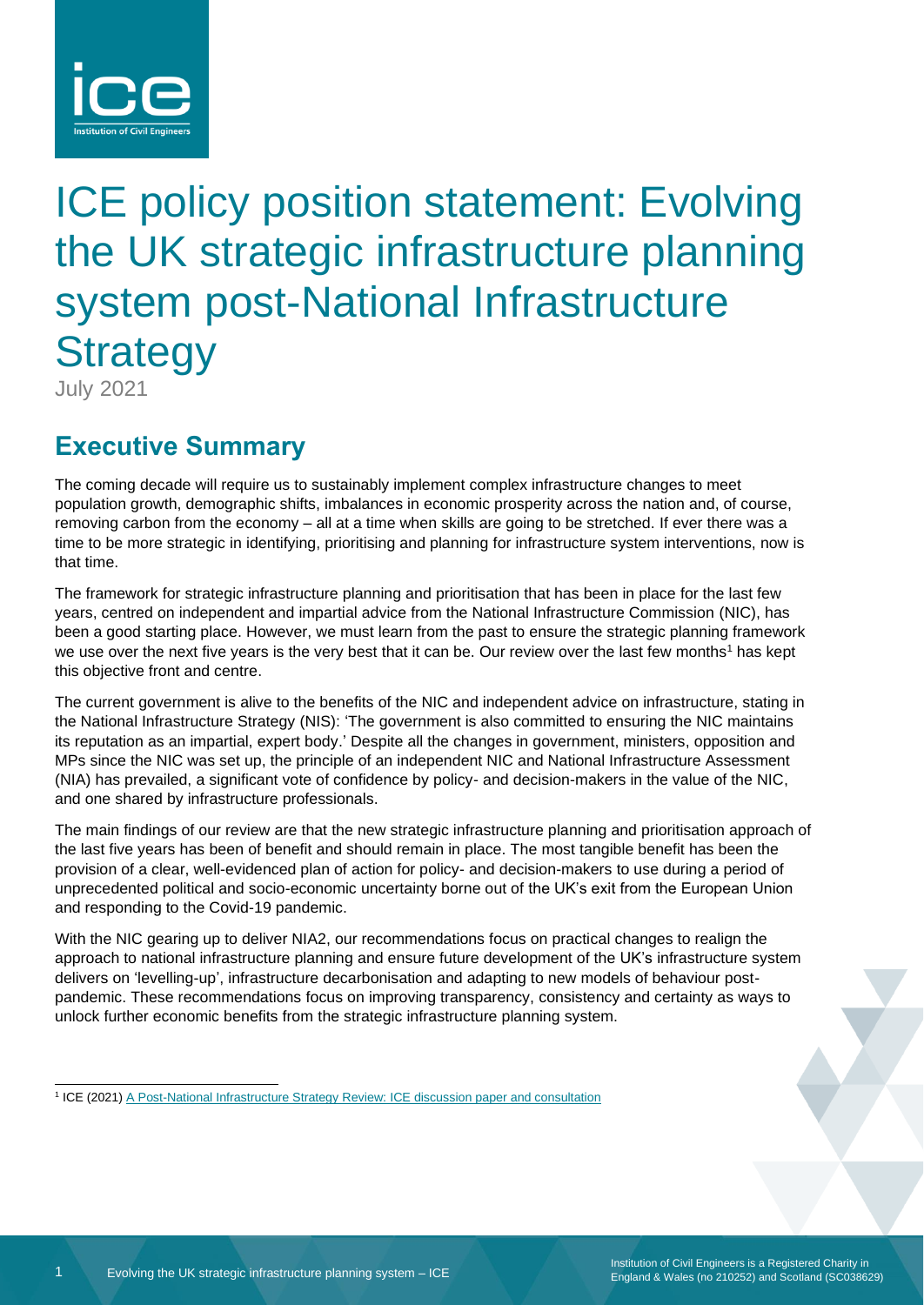

**The recommendations are:**

- **1. The objectives for the NIC, set out in the Framework Document, should be updated to include net zero and the Sustainable Development Goals.**
- **2. Parliament should embrace and make greater use of the NIC as a provider of advice on infrastructure system development that can help with scrutiny of government decisions.**
- **3. The NIC's fiscal remit should remain and continue to be set by the government, with this being used as the central band for NIC recommendations.**
- **4. The publication of a National Infrastructure Strategy at least once every five years should be enshrined in legislation.**
- **5. Future National Infrastructure Strategies should be published either as, or with, National Policy Statements for infrastructure, and existing Statements should be updated.**
- **6. The NIC should provide an annual update on changes, if any, to the evidence base underpinning its existing recommendations.**
- **7. Capability in infrastructure planning and prioritisation should continue to be built at the subnational level by evolving subnational transport bodies to become subnational infrastructure bodies, tasked with creating regional infrastructure strategies, backed up by spatial strategies.**

## What benefits has the approach to strategic infrastructure planning brought in the last five years?

The main benefits of the new approach will be seen over the medium to long term; it is therefore too early to identify material benefits, as investment as part of the National Infrastructure Strategy is only just beginning. However, our review identified potential means of tracking progress in the interim, including public, infrastructure and construction industry surveys and focus groups to test confidence, transparency and trust in the process and how these change over time. Other metrics, such as long-term investment by infrastructure clients, could also be tracked. Monitoring the delivery and benefits of NIC recommendations should also continue as part of the NIC's Annual Monitoring Report.

There are wider benefits that came to light during our review, both at the systems level and the industry level.

At the systems level, it is recognised that the National Infrastructure Commission has raised awareness of the role of infrastructure development, including its trade-offs and benefits; this has been achieved by having highprofile and well-regarded Chairs and Commissioners. The process underpinning the creation of the National Infrastructure Assessment also provided stage gates (the complete NIA consultation process and NIS response) to drive planning for infrastructure. This process also freed up policy officials (at both national and local levels) to focus on how to implement proposals rather than the justification for them.

Institution of Civil Engineers is a Registered Charity in England & Wales (no 210252) and Scotland (SC038629)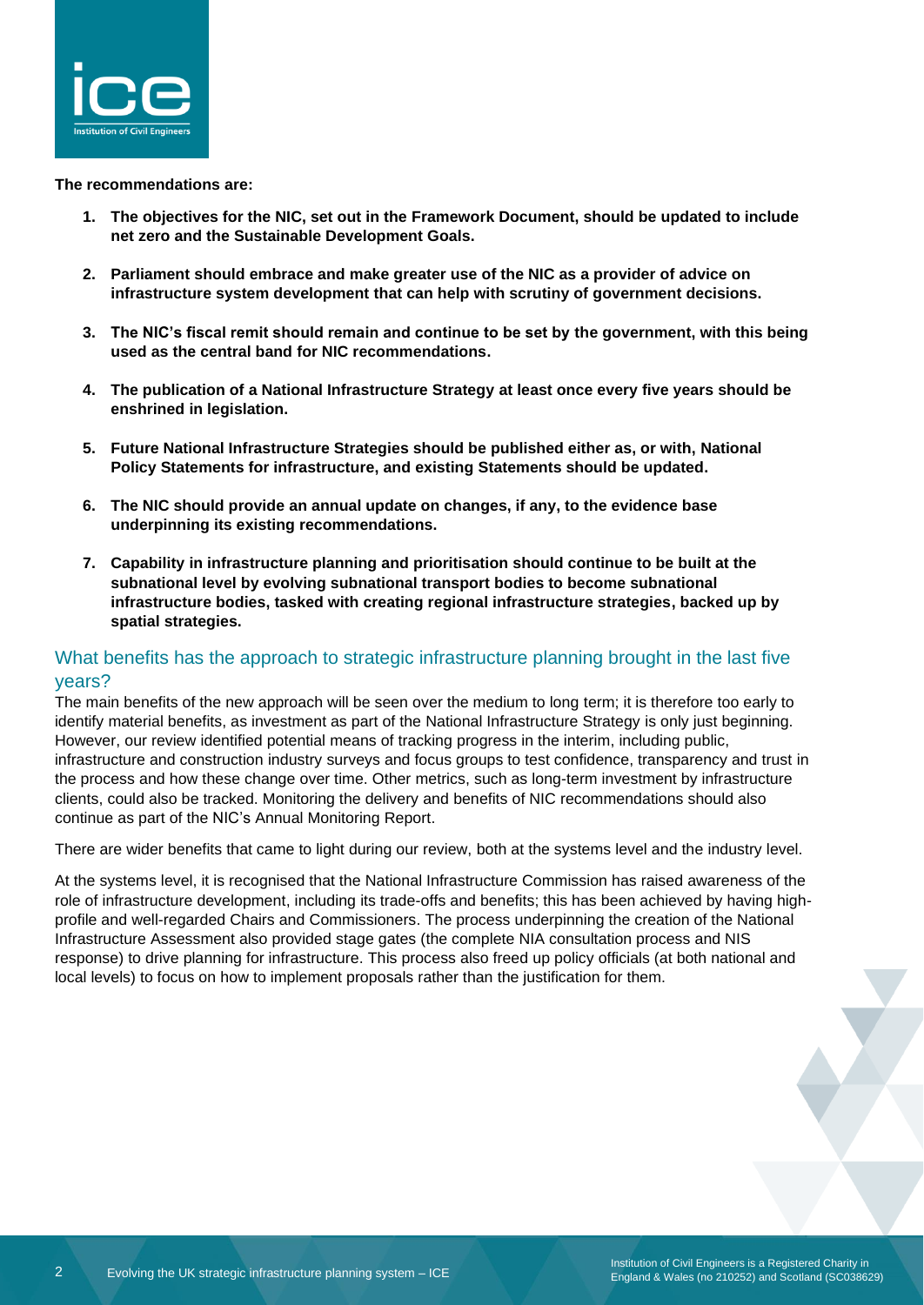

The NIC and its work have also been the starting point for many initiatives that have subsequently benefited industry. The Commission has helped to link together issues affecting multiple sectors and provided guidance and advice on reform, for example on resilience,<sup>2</sup> regulation<sup>3</sup> and data use in infrastructure.<sup>4</sup>

At a firm and industry level, the NIA provided foresight to firms, allowing them to better plan investments for staff (and staff development) to align with the expected investment pipeline. While there was no guarantee the government would adopt the NIA, the transparency it provided regarding the potential pipeline was beneficial to firms, particularly in the consultancy market, the labour market, financial institutions and wider supply chain. The NIA also fostered a better dialogue between built environment firms and the government on major schemes and how to plan for their implementation, enabling preparatory discussions.

The benefits above can be enhanced in the future by the NIC playing a more active role within the built environment sector, helping to raise industry understanding by explaining trade-offs, policy-making realities and what industry needs to change to deliver for the public.

Given these early benefits and the position the NIC has established for itself, stability is essential, and our recommendations look to enhance what is working and codify the positives for future development. Our recommendations focus on unlocking sustainable economic benefit by improving transparency, consistency and certainty of the strategic infrastructure planning system.

#### *The economic benefits of transparency, consistency and certainty as part of a strategic infrastructure planning system*

The goal for strategic infrastructure planning is the creation of a timely, stable, investable and long-term package of major infrastructure system interventions (for example, new build, upgrades, repair, etc.). Achieving that goal delivers the economic benefits of the infrastructure system being an enabler rather than an inhibitor to sustainable growth, while also increasing the time available for detailed planning on how to procure and deliver that intervention in the most productive and efficient way possible.

Greater levels of transparency and consistency in how decisions are made, alongside improved certainty of processes (and outcomes), increases the likelihood of capturing a wider range of benefits in a timely manner over the long term, while narrowing the chances that decisions will be reopened, increasing stability and investability of projects and programmes.

### The NIC's objectives and remit

1. **The objectives for the NIC, set out in the Framework Document, should be updated to include net zero and the Sustainable Development Goals.** 

These objectives drive how the NIC undertakes its assessments and reflect long-term goals that Parliament has committed to, supporting cross-party consensus. The NIC's remit of national economic infrastructure, including to support housing, should not be broadened as the current remit facilitates a link to the Nationally Significant Infrastructure Planning regime.

The strategic infrastructure planning system is built around economic infrastructure, particularly networked infrastructure that crosses geographic boundaries. While the economic benefits of development are dominant, there has been an effort to incorporate social and environmental benefits into decision-making, including social value and Green Book reform. It has taken a while to get us to this place of strategic planning on

Institution of Civil Engineers is a Registered Charity in England & Wales (no 210252) and Scotland (SC038629)

<sup>&</sup>lt;sup>2</sup> NIC (2020) Anticipate, React, Recover: [Resilient infrastructure systems](https://nic.org.uk/app/uploads/Anticipate-React-Recover-28-May-2020.pdf)

<sup>&</sup>lt;sup>3</sup> NIC (2019) [Strategic Investment and Public Confidence](https://nic.org.uk/app/uploads/NIC-Strategic-Investment-Public-Confidence-October-2019.pdf)

<sup>4</sup> NIC (2017) [Data for the Public Good](https://nic.org.uk/app/uploads/Data-for-the-Public-Good-NIC-Report.pdf)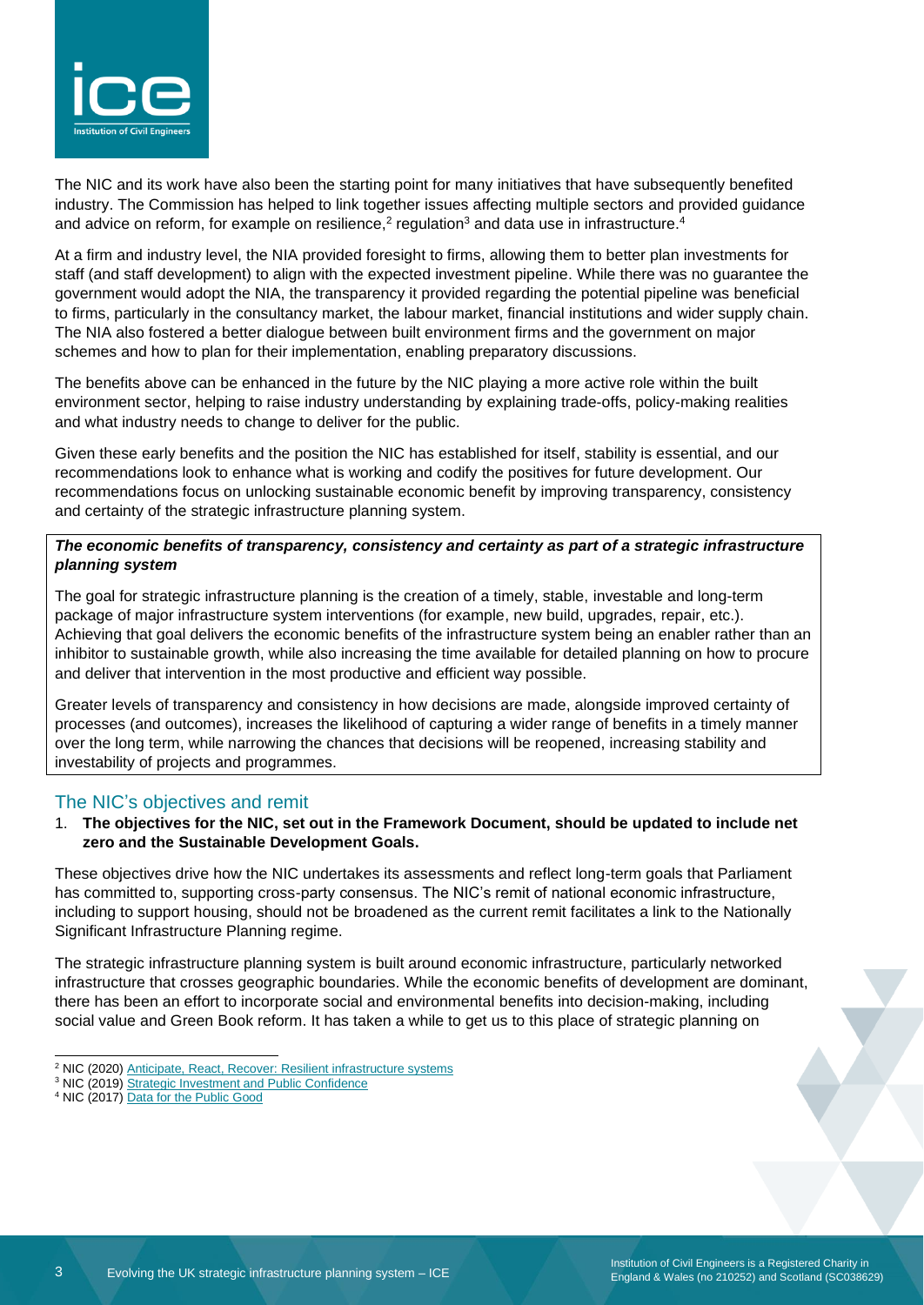

economic infrastructure linking together identification, appraisal and planning consent as part of the Nationally Significant Infrastructure Planning regime; we should allow this to embed rather than run the risk of creating a system that increases complexity, opportunities for prevarication and delays to decision-making.

The NIC's Framework Document<sup>5</sup> outlines objectives for the NIC; these objectives should be updated instead of making any changes to the NIC's remit. We note that the NIC has already signed up to the Vision for the Built Environment, <sup>6</sup> which places the achievement of the Sustainable Development Goals (SDGs) as the primary outcome for infrastructure development. Similarly, the NIC takes into account Climate Change Committee Carbon Budgets and advice in its work.

In addition to the NIC's current three objectives (support sustainable economic growth across all regions of the UK, improve competitiveness and improve quality of life), infrastructure to support achieving the SDGs should also be incorporated, alongside the net-zero target. This would codify existing good practice and would negate the need for a separate carbon remit.

#### Making greater use of the NIC's advice

#### 2. **Parliament should embrace and make greater use of the NIC as a provider of advice on infrastructure system development that can help with scrutiny of government decisions.**

The NIC is not just an adviser to the government but to the entire infrastructure system; infusing its insight and guidance in all political debates on strategic infrastructure planning is essential, particularly over the next decade. Accordingly, select committees should seek out the NIC's view on the conclusions of governmentcommissioned reports on infrastructure and hold one-off evidence sessions on the NIC's Annual Monitoring Report and any one-off studies conducted by the Commission. This will be particularly useful as at present the government does not have to formally respond to the Annual Monitoring Report, whereas it would have to appear before a select committee on the subject, if asked to do so.

The NIC is an independent and impartial advisor on infrastructure to the government, Parliament, other elected officials, infrastructure professionals and the public. Although governments will naturally want to conduct their own independent reviews on infrastructure, we would expect the NIC to be consulted as part of that process to ensure the review adds value, for example advice being sought from the NIC on Terms of Reference of any potential review.

The NIC is free to make its opinion known on the findings of alternative infrastructure reviews when they are published and the extent to which alternative reports align with the NIC's analysis, findings and recommendations. The beneficiaries of the NIC's views in this instance would be not only government but also Parliament, the public and the wider built environment sector as well. The most appropriate mechanism would be a select committee hearing, recognising that these can be called at short notice, on any relevant topic where there is a demand, are public sessions and require attendance from witnesses. Given the significant investment pouring into infrastructure development over the coming decades, including additional investment by the UK Investment Bank, Parliament should make greater use of the NIC's advice and counsel to ensure money is well spent.

<sup>5</sup> HM Treasury (2017) [National Infrastructure Commission Framework Document](https://www.gov.uk/government/publications/national-infrastructure-commission-framework-document)

<sup>&</sup>lt;sup>6</sup> Centre for Digital Built Britain (2021[\) Vision for the Built Environment](https://www.cdbb.cam.ac.uk/news/industry-unites-behind-vision-built-environment)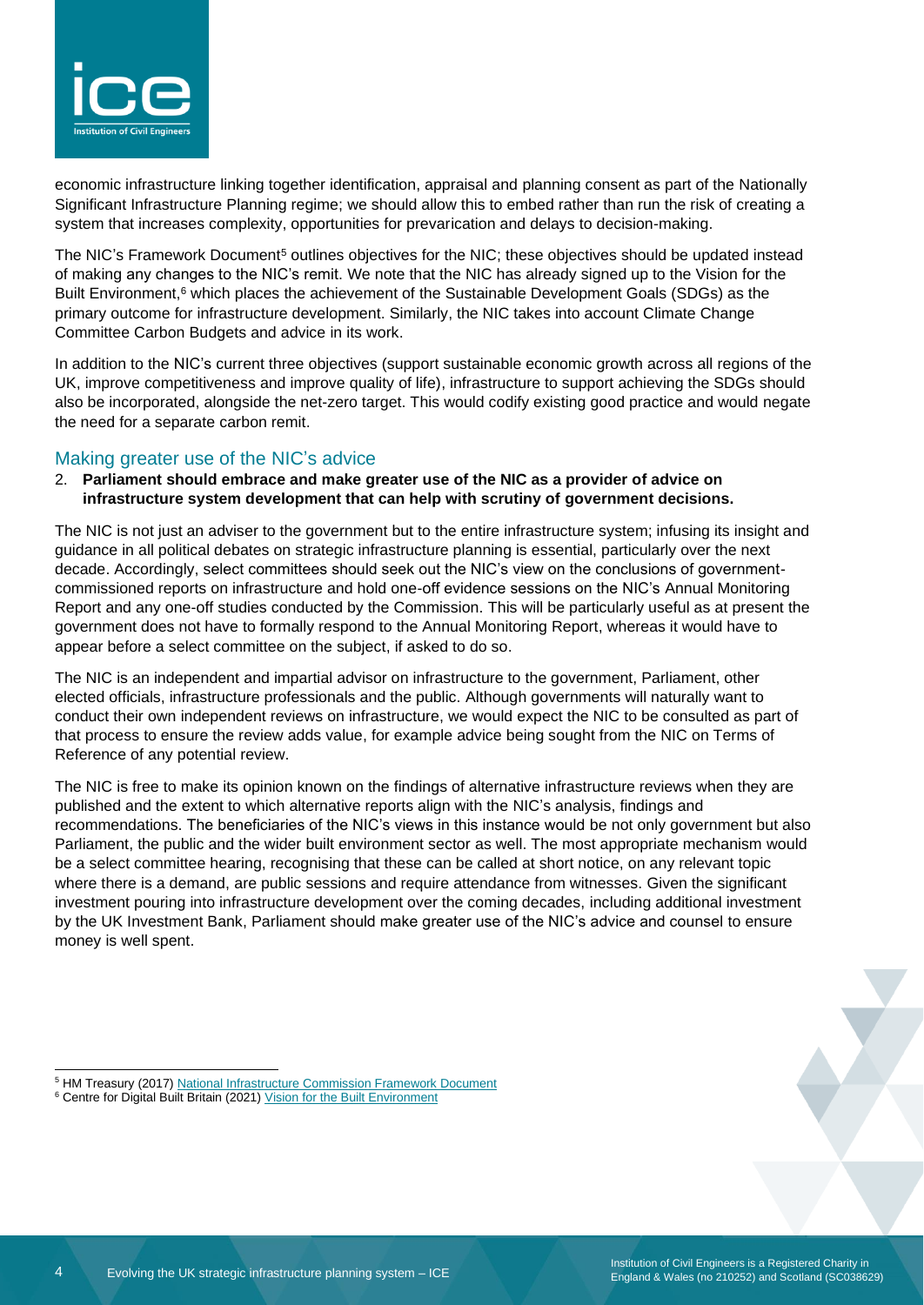

#### Fiscal remit and advice

3. **The NIC's fiscal remit should remain and continue to be set by the government, with this being used as the central band for NIC recommendations.**

The NIC receives guidelines from the government on the level of public investment in infrastructure the government is comfortable committing to over the long term. This is known as the fiscal remit and is currently set at 1 to 1.2% of GDP in each year to 2050. Budgetary control is a core function of the government of the day. In our consultation document for this review, we also outlined the benefit of having a fiscal remit as helping policymakers and the NIC focus minds. Our review has not found a strong enough counter to that argument. Therefore, we recommend that the fiscal remit should remain. However, the government may wish to consult on the remit to support transparency.

Where there is scope for evolution is in how recommendations are delivered. Future NIC recommendations should come with illustrative budget bands similar to the NIC's outputs on the Integrated Rail Plan, with the fiscal remit forming the central band. Having these bands will enable a meaningful public debate on the value of an investment and allow an adaptive investment approach by current and future governments.

Upper and lower band assessments for each sector would allow more rapid changes in investment plans as fortunes allow. This should also look at interdependencies to ensure a proper debate on the system benefits from linked investments.

#### Linking the NIC's work with planning

4. **The publication of a National Infrastructure Strategy at least once every five years should be enshrined in legislation.**

Ensuring the UK has a strategy and process for long-term infrastructure development is important. ICE continues to support statutory underpinning for the NIC; however, in advance of that, giving statutory underpinning to the end-result of the NIC's work, a National Infrastructure Strategy, is a practical first step.

Enshrining the need for the Secretary of State to produce an NIS in legislation would provide the NIC with certainty on the frequency of Assessments (at present, this is listed as 'once every Parliament'). It would also give transparency to the construction industry on the cycle of updates. Similar requirements for regular strategies backed by statute include the Cycling and Walking Investment Strategy; <sup>7</sup> similar language could be used to set out the requirement that a National Infrastructure Strategy should be produced every five years.

In the long term, giving statutory independence to the National Infrastructure Commission will ensure its outputs also have enough weight to give investors confidence and certainty. Providing this certainty would mean projects can be expedited more quickly, at a lower cost, and would enable the supply chain to plan their activities more efficiently.

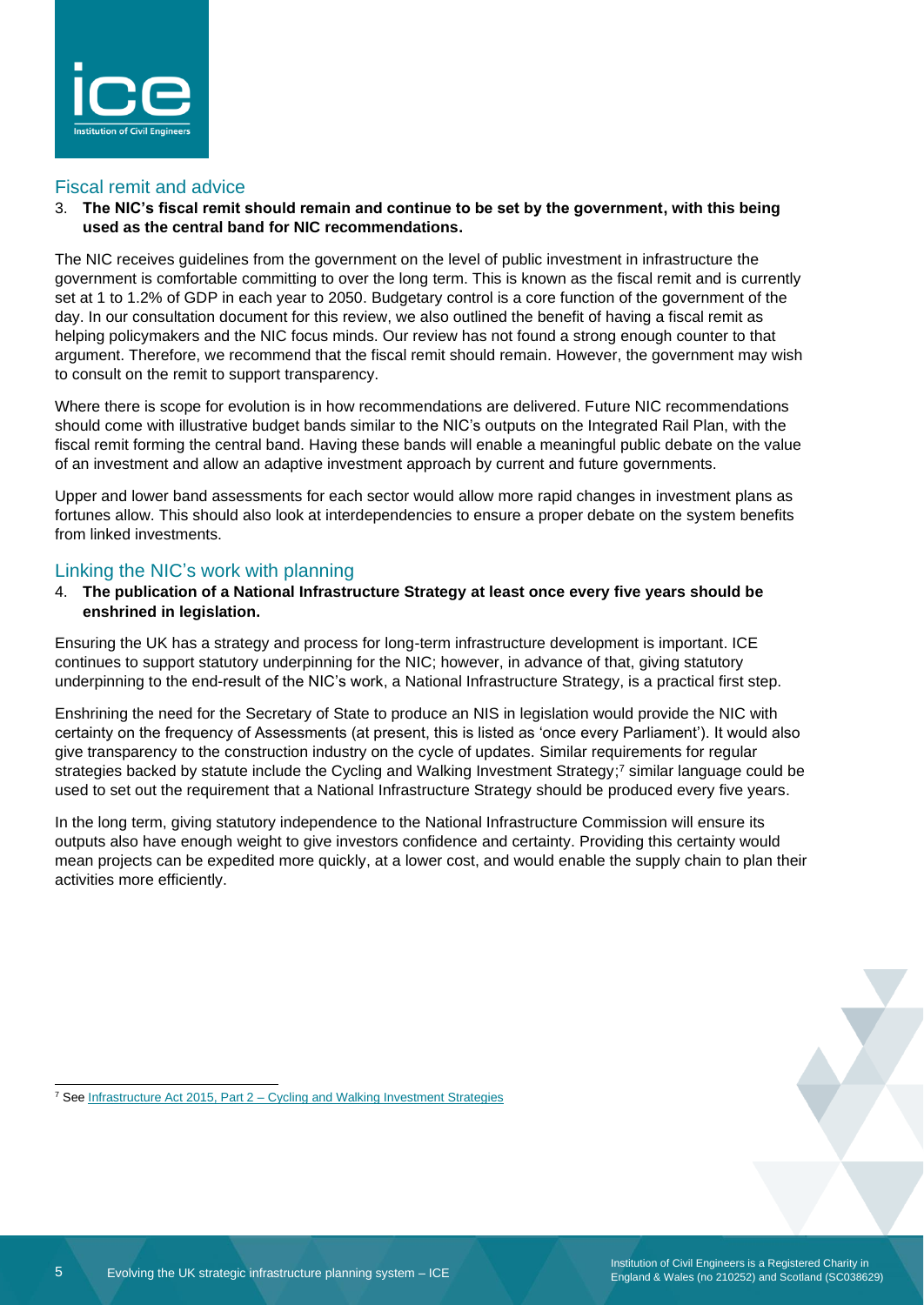

#### 5. **Future National Infrastructure Strategies should be published either as, or with, National Policy Statements for infrastructure, and existing Statements should be updated.**

This would close the loop to ensure strategy drives planning and development, including providing guidance for regulators for price reviews, which is crucial over the next decade. Existing National Policy Statements should also be reviewed and updated in light of NIS2020. The Ministry of Housing, Communities and Local Government has recently published guidance on reviewing National Policy Statements,<sup>8</sup> noting that a consideration on whether to conduct a review should be made at least every five years.

The Energy National Policy Statement is an example of an NPS that provides both a strategic overview as well as specific recommendations on energy infrastructure development. A single National Policy Statement for infrastructure<sup>9</sup> could achieve the same effect, with the NIS serving as the strategic element, or first chapter, of that single NPS and sector-specific annexes developed to add specifics for different infrastructure sectors. Such an approach would ensure consistency across sectors on issues such as noise limits.

The main outcome from any reform is to ensure the National Infrastructure Assessment informs strategy, which should then be reflected in infrastructure development plans by Departments, and backed up by statute so that clients can make investment plans with certainty. At present, National Policy Statements provide that outcome: clear plans backed by statute. In the absence of statutory underpinning for the NIC, an easy fix is to align National Policy Statements with the National Infrastructure Strategy.

#### Ensuring transparency and pace in decision-making

6. **The NIC should provide an annual update on changes, if any, to the evidence base underpinning its existing recommendations.** 

The NIC's update on the NIA's recommendations, in light of the net-zero target, provided reassurance that these were still valid. Similar annual updates would improve transparency and demonstrate that the NIC's advice is always based on the latest evidence and kept continually under review.

The coming decades are likely to see infrastructure being developed with a greater degree of uncertainty than normal. The NIC has outlined the need for adaptive policy<sup>10</sup> to manage this. Where government has not yet responded to work from the NIC, we recommend that as part of the Annual Monitoring Report the NIC should provide an update on any changes to the evidence base used to make a recommendation or reaffirm the recommendation and its importance.

#### Improving capability for 'levelling-up'

7. **Capability in infrastructure planning and prioritisation should continue to be built at the subnational level by evolving subnational transport bodies to become subnational infrastructure bodies, tasked with creating regional infrastructure strategies, backed up by spatial strategies.** 

With 'levelling-up' in mind, strategic infrastructure planning in England is strengthened and made more consistent by having bodies that can provide evidence on improving places through national infrastructure decisions.

<sup>9</sup> See, for example, Pinsent Masons (2020) [Saving the Nationally Significant Infrastructure Planning Regime](https://www.pinsentmasons.com/out-law/analysis/saving-nationally-significant-infrastructure-planning)

<sup>&</sup>lt;sup>8</sup> Ministry of Housing, Communities and Local Government (2021) Planning Act 2008: Guidance on the process for carrying out a review [of existing National Policy Statements](https://www.gov.uk/guidance/planning-act-2008-guidance-on-the-process-for-carrying-out-a-review-of-existing-national-policy-statements)